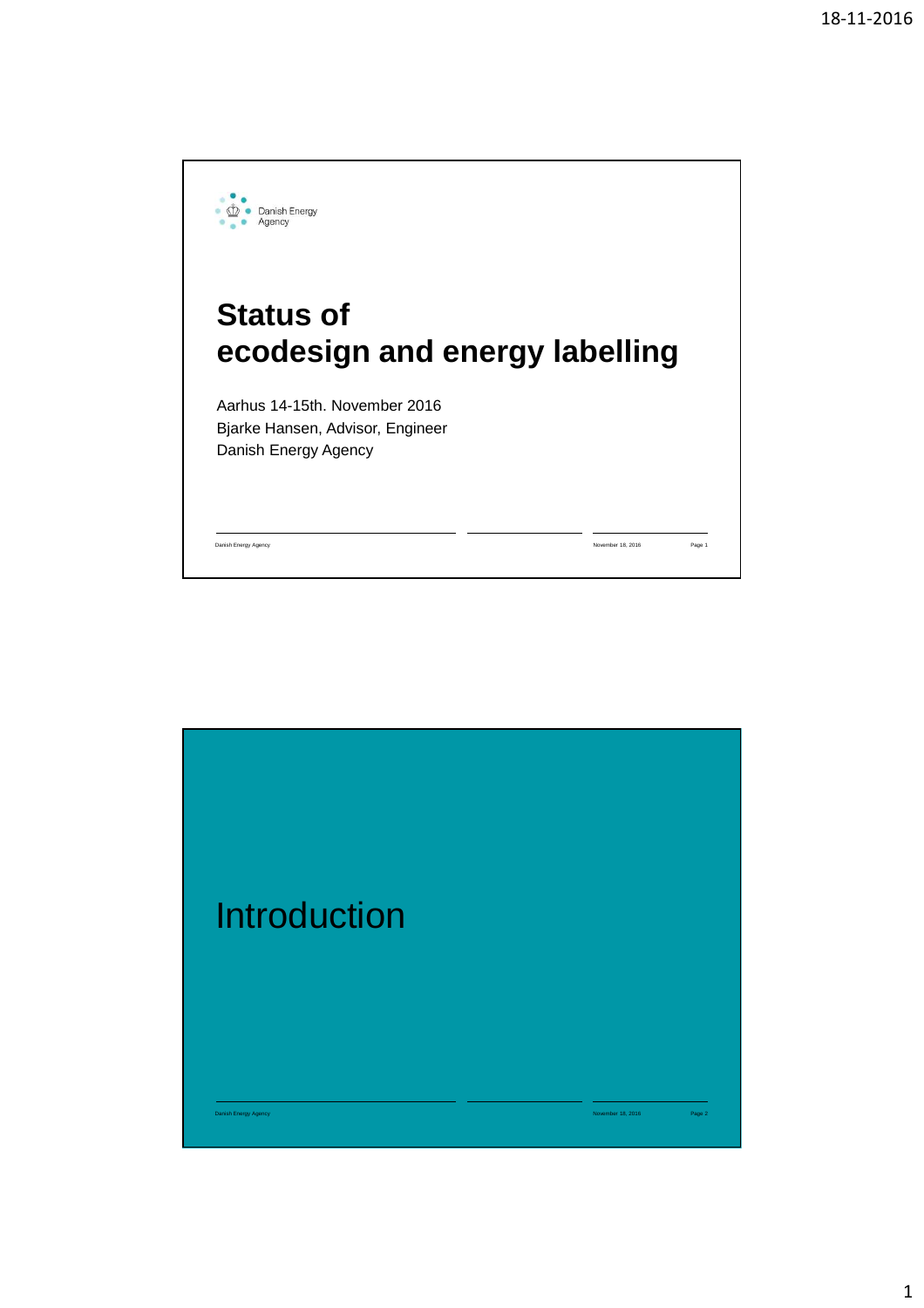

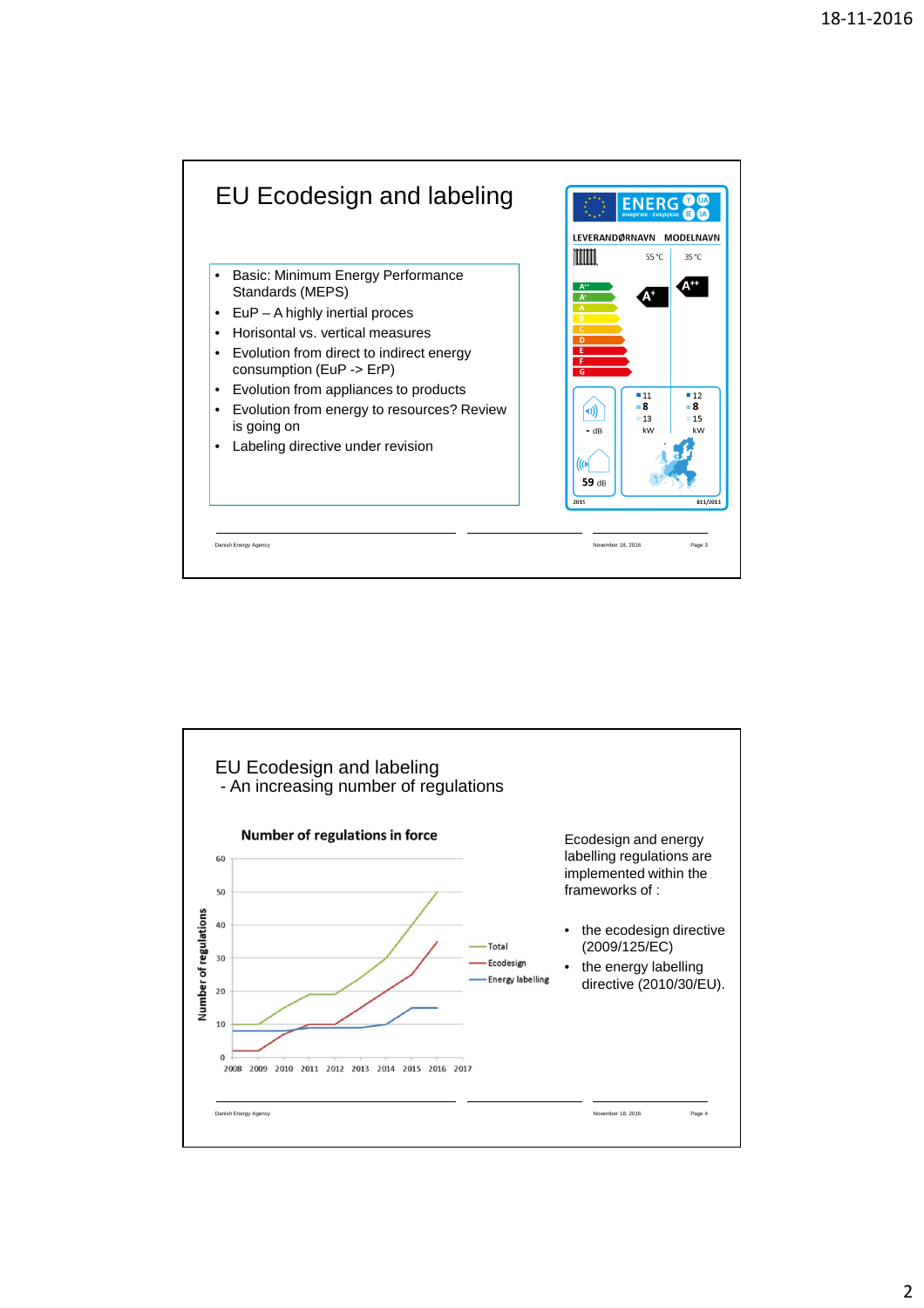## List of existing **Ecodesign regulations**

Air conditioners and comfort fans **Circulators** Computers Domestic cooking appliances Electric motors External power supplies Household dishwashers Household tumble driers Household washing machines Industrial fans Lighting products in the domestic and tertiary sectors Local space heaters

Heaters and water heaters Power transformers Professional refrigerated storage cabinets Refrigerators and freezers Simple set-top boxes Solid fuel boilers\* Standby and off mode electric power consumption of household and office equipment and network standby **Televisions** Vacuum cleaners Ventilation units Water pumps \*) Measures in force by 2020

Danish Energy Agency November 18, 2016 Page 5

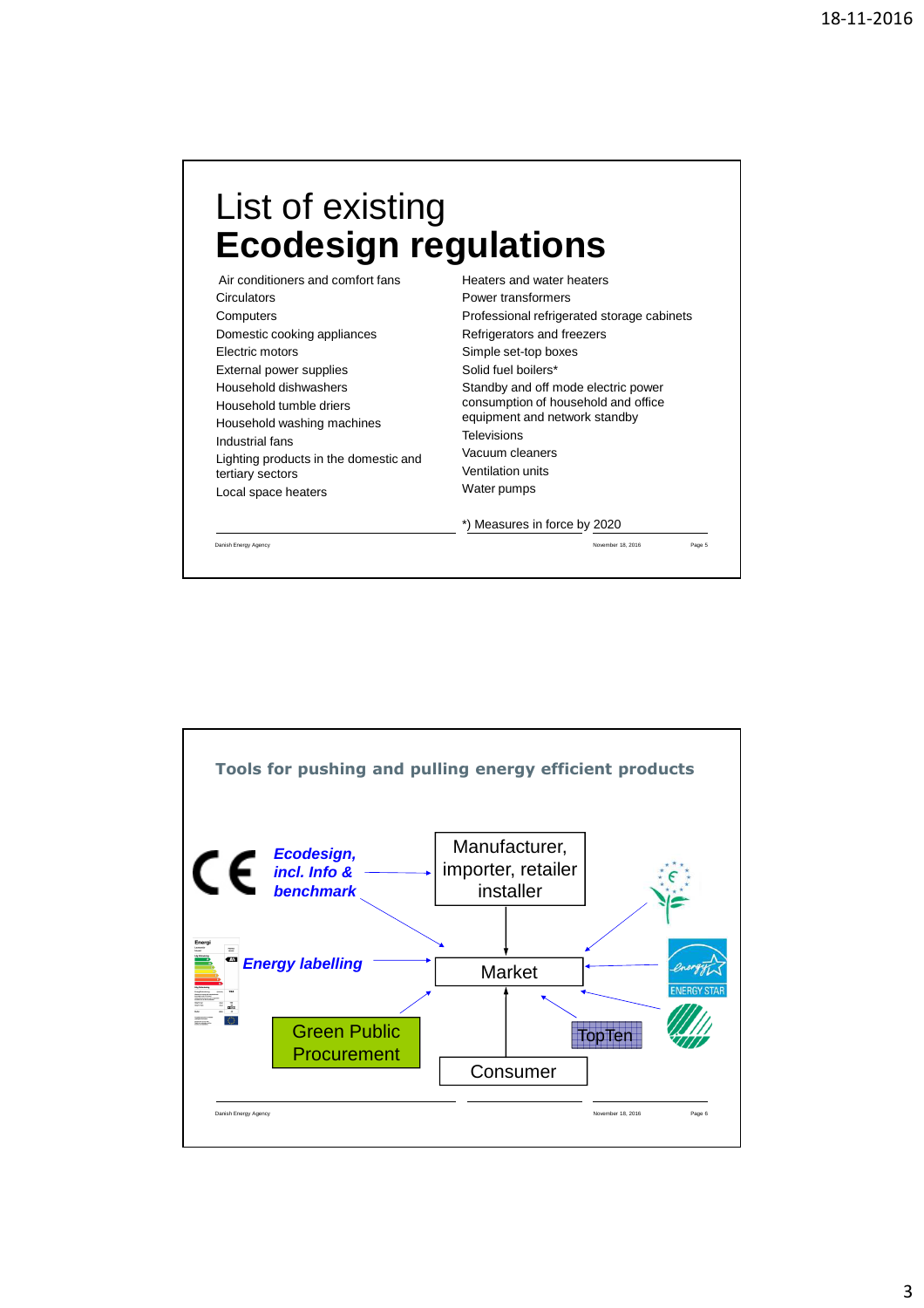

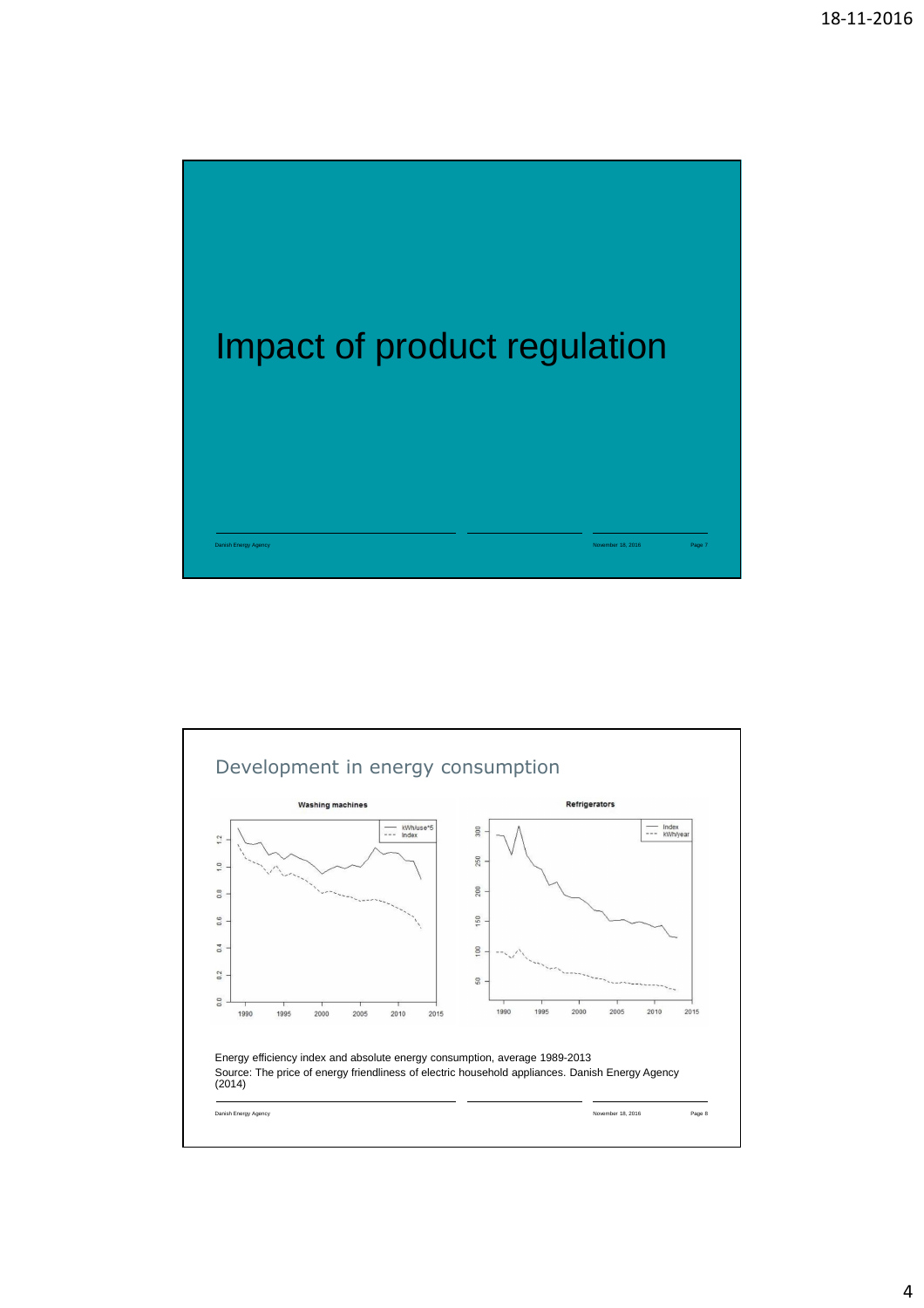

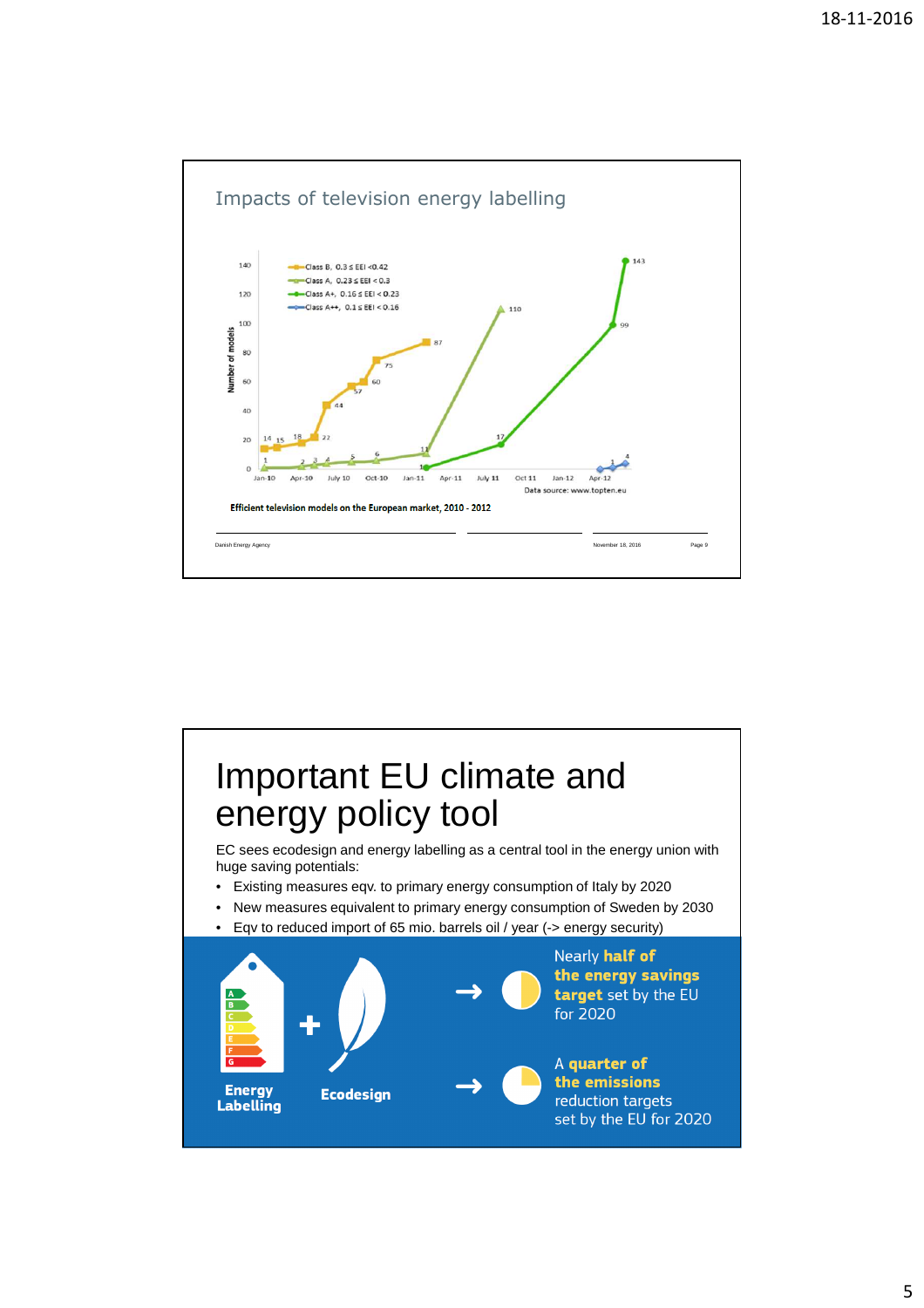

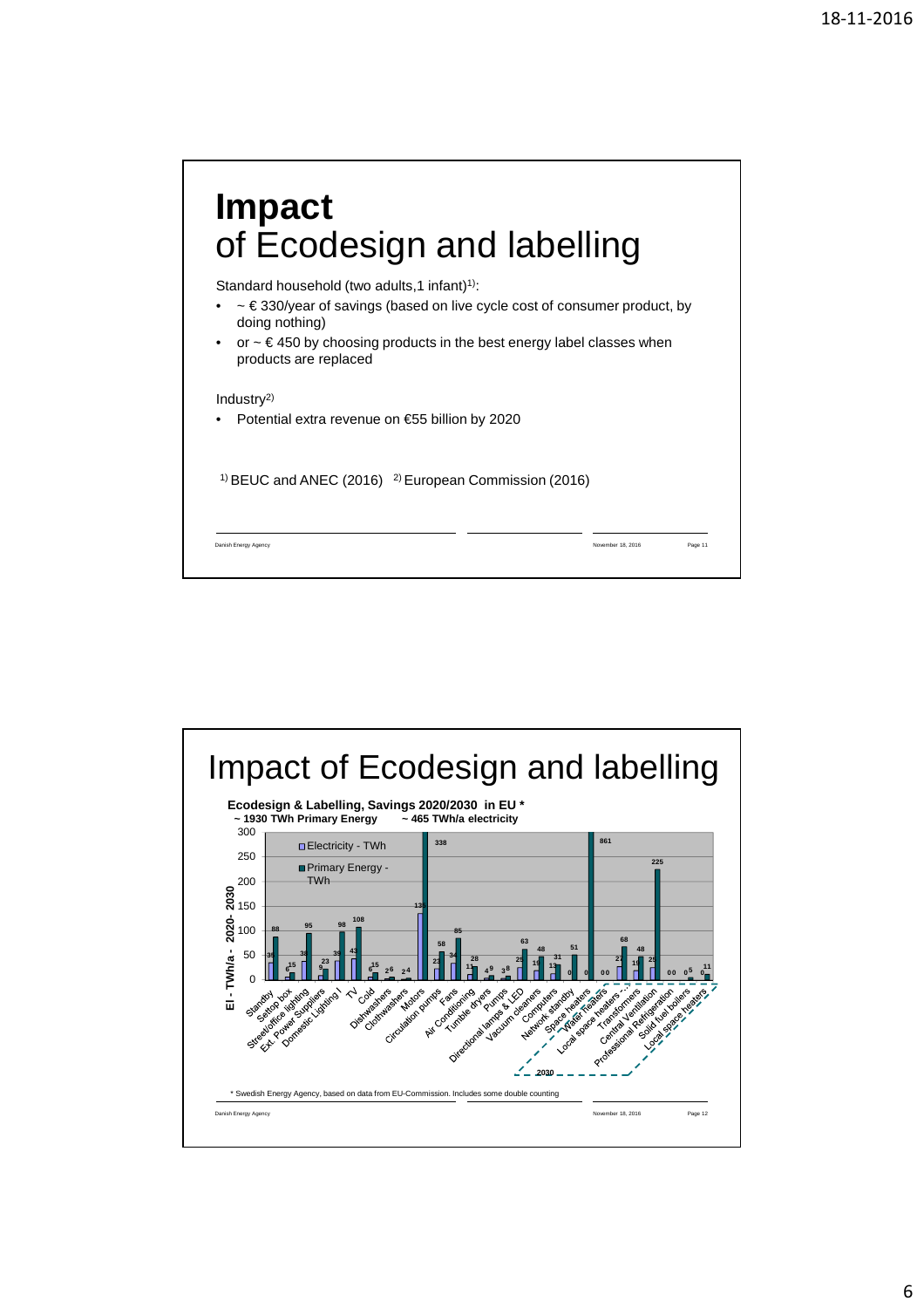

| Product<br>group                   | Commission<br><b>Regulations</b> | Selected product groups - Regulatory status<br><b>Status</b>                                                                                                                         |
|------------------------------------|----------------------------------|--------------------------------------------------------------------------------------------------------------------------------------------------------------------------------------|
| <b>Flectrical</b><br><b>Motors</b> | 640/2009                         | Revision in impact assessment                                                                                                                                                        |
| Circulators                        | 641/2009                         | Review study ongoing                                                                                                                                                                 |
| Pumps                              | 547/2012                         | Review study finished. Preparation of revision ongoing                                                                                                                               |
| Fans                               | 327/2011                         | Revision in impact assessment                                                                                                                                                        |
| Compressors                        |                                  | <b>Preparatory Study Ongoing</b>                                                                                                                                                     |
| Commercial<br>refrigeration        |                                  | Impact assessment                                                                                                                                                                    |
|                                    |                                  | No dates fixed for end of impact assessments, for Ecodesign<br>Consultation Forum on pumps and on circulators or Ecodesign<br>Regulatory Committee on sales commercial refrigeration |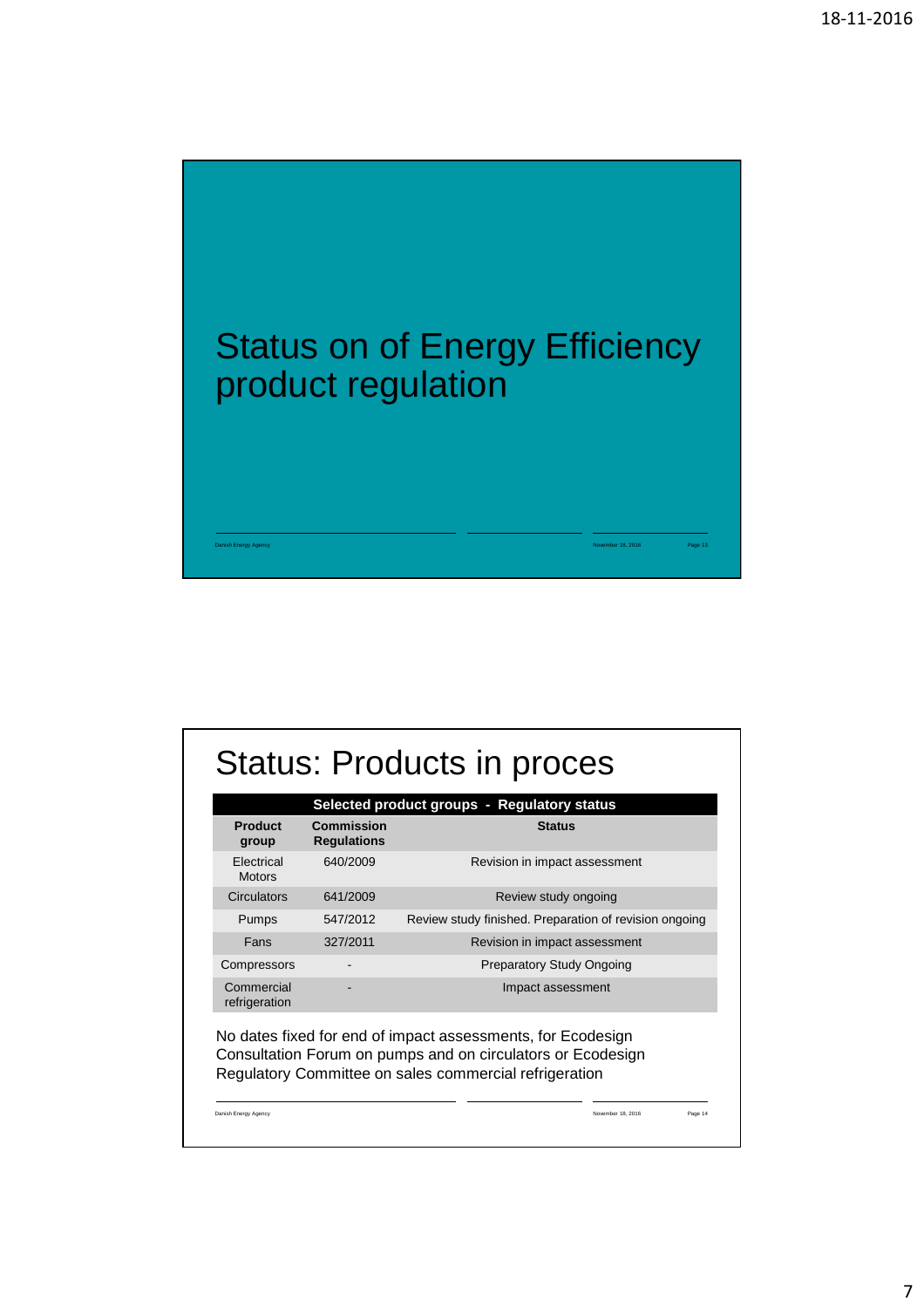

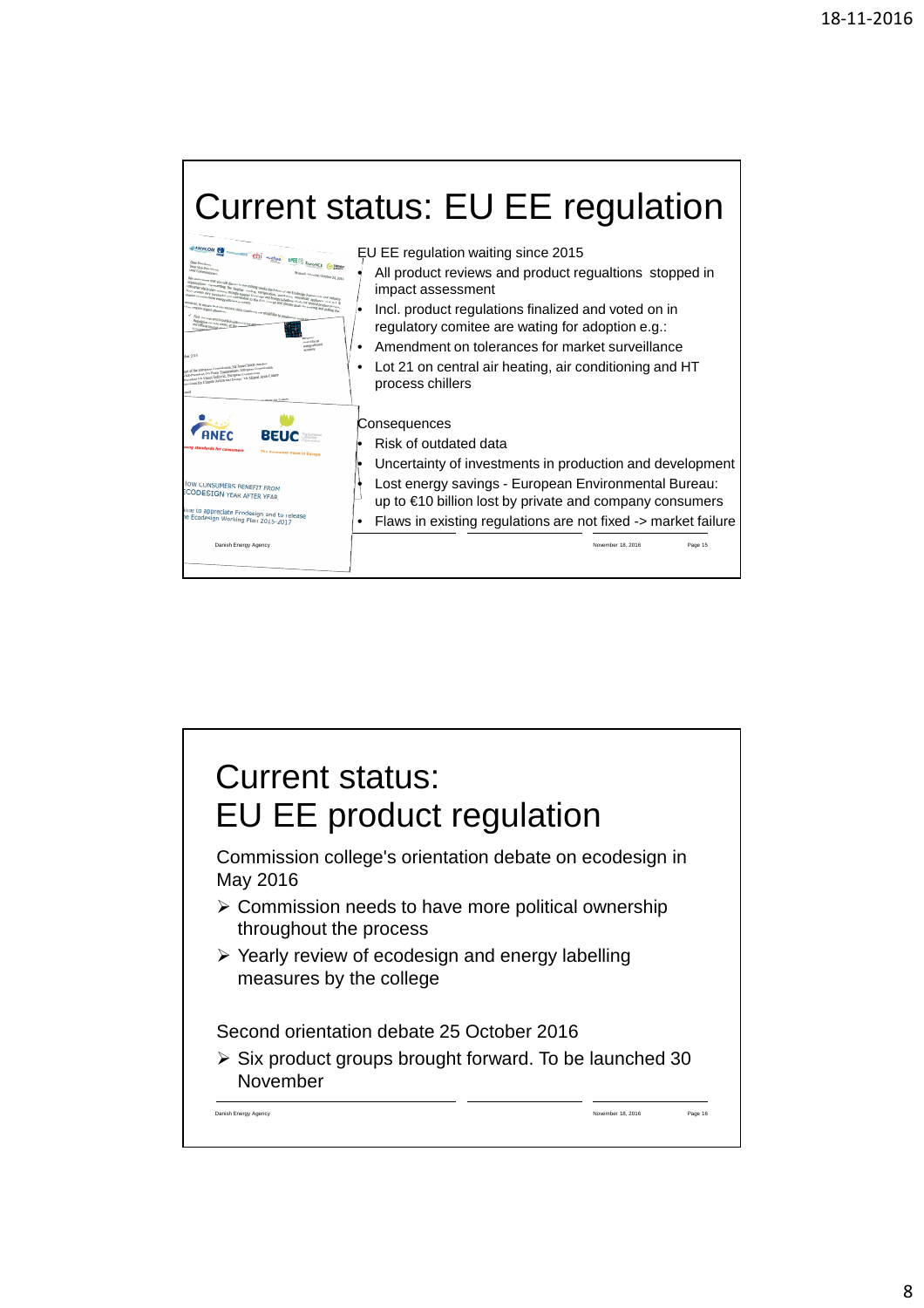

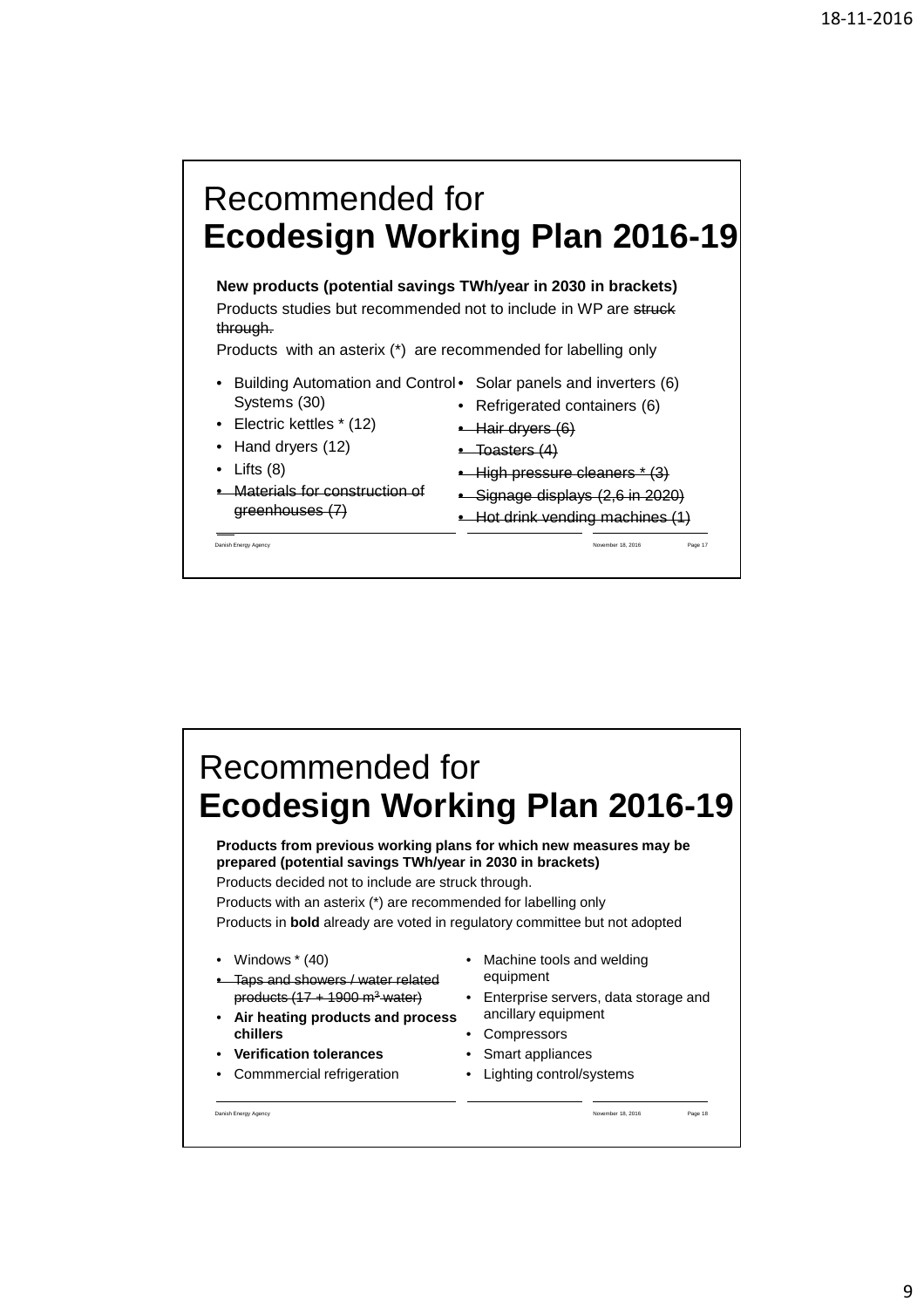# Recommended for **Ecodesign Working Plan 2016-19**

**Other measures: Potential future inclusion of circular economy measures**

Ecodesign has potential to be part of First products: circular economy development e.g. by • Gateways (home network improving recyclability, durability or reparability of products,

- 
- equipment)
- Mobile/smart phones
- Base stations

#### **Other measures: Voluntary ecodesign agreement in force**

- Complex set topboxes
- Imaging equipment
- Game consoles

Danish Energy Agency November 18, 2016 Page 19

New energy label regulation Danish Energy Agency November 18, 2016 Page 20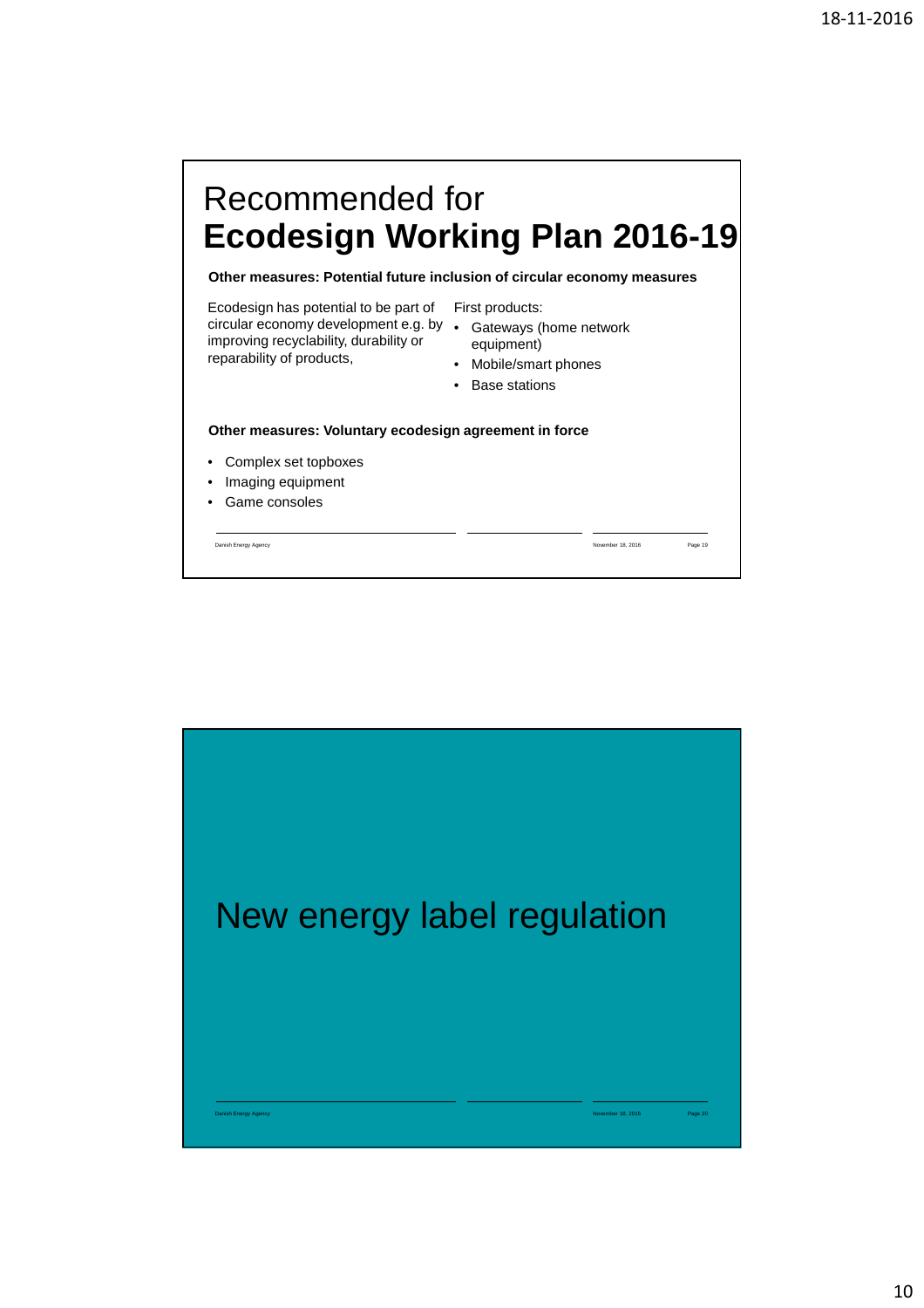### Energy labelling revision Motivation and main points

#### **Motivation and background for revision**

Reduced **effectiveness** of label;

- Product labels often only populated in . top classes
- Consumers have difficulties in using the "plus"-classes

High degree of **noncompliance** due to weak enforcement;

- reduces estimated savings by 10 %
- and creates uneven playing field

### **Solution**

Improved label:

- New A-G-label
- **Rescaling**

Better market surveillance:

- Product database
	- => transparency in market
- => more powerful market surveillance => suppliers avoid MSA's questions
- => improved data quality for reviews
	- EC supports capacity building of MS

Danish Energy Agency November 18, 2016 Page 21

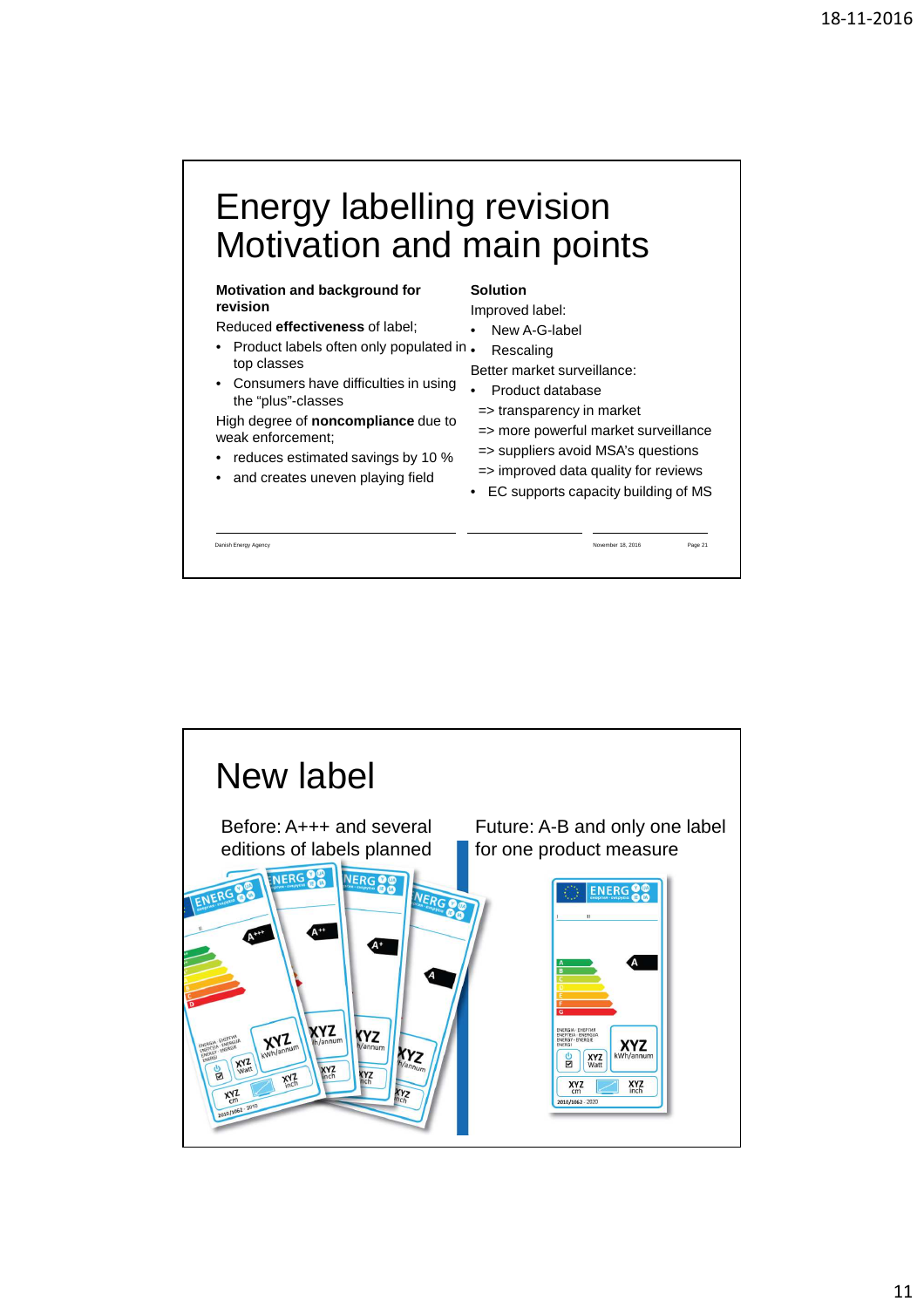



12